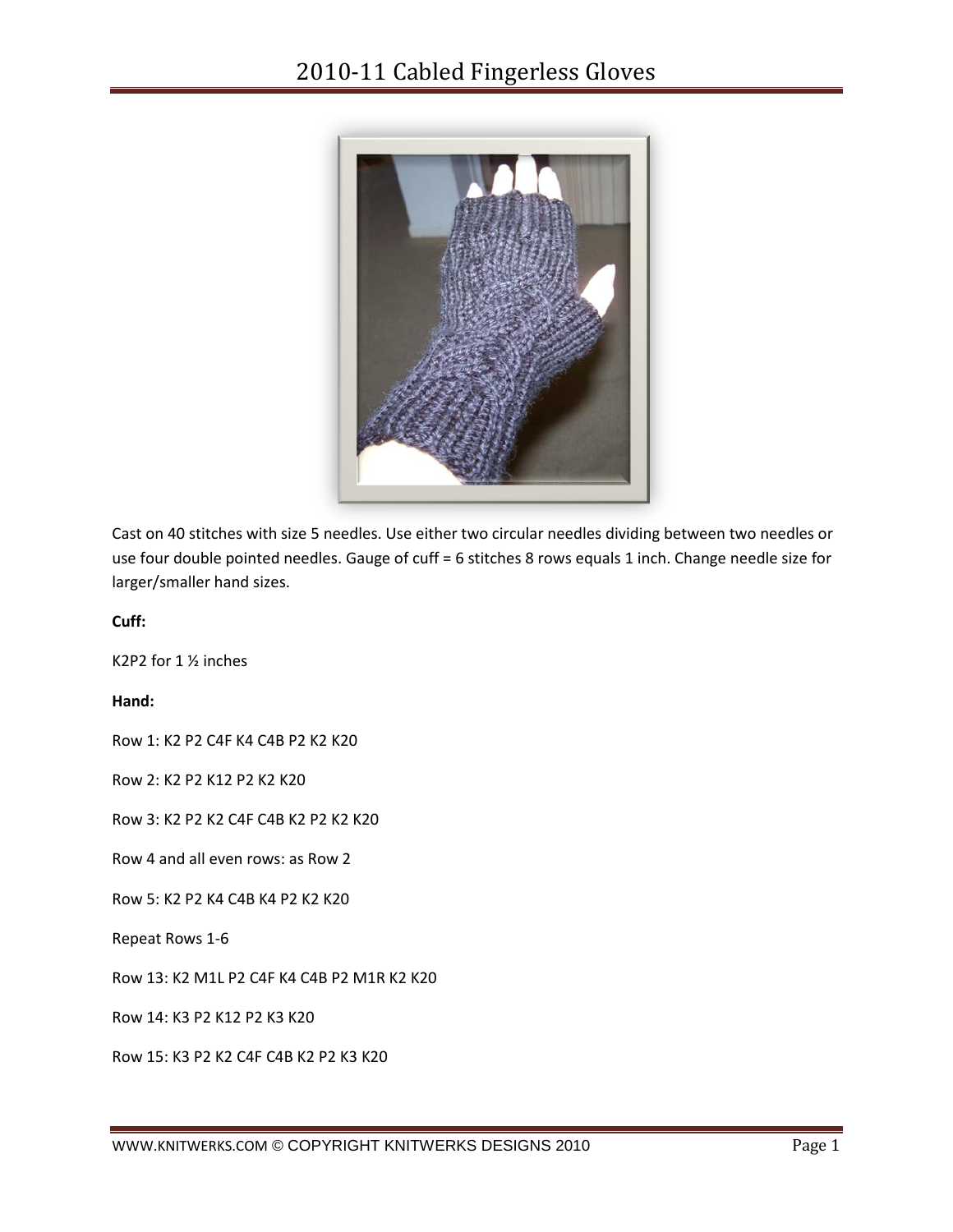## 2010-11 Cabled Fingerless Gloves

Row 16 as row 14

Row 17: K3 P2 K4 C4B K4 P2 K3 K20

Row 18: K3 M1L P2 C4F K4 C4B P2 M1R K3 K20

Row 19: K4 P2 K12 P2 K4 K20

Row 20: K4 P2 K2 C4F C4B K2 P2 K4 K20

Row 21/23: As Row 19

Row 22: K4 P2 K4 C4B K4 P2 K4 K20

Row 24: K4 M1L P2 C4F K4 C4B P2 M1R K4 K20

Row 25: K5 P2 K12 P2 K5 K20

Row 26: K5 M1L P2 K2 C4F C4B K2 P2 M1R K5 K20

Row 27: K6 P2 K12 P2 K6 K20

Row 28: K6 M1L P2 K4 C4B K4 P2 M1R K6 K20

**Right Hand:**

Row 29: K7 P2 K12 P2 K7 K20

Row 30: K26 BO12 K12

**Left Hand:**

Row 29: K7 P2 K12 P2 K7 K11 BO9

Row 30: BO3 Knit All

## **Both Hands**

Row 31-32: knit

Row: 33 (K2P2)6 times, K1 K2tog P2 K2 P2 K2 P2tog P2

Row 34: K2 P2\* repeat to end

Continue to desired length about 1 1/2 inches.